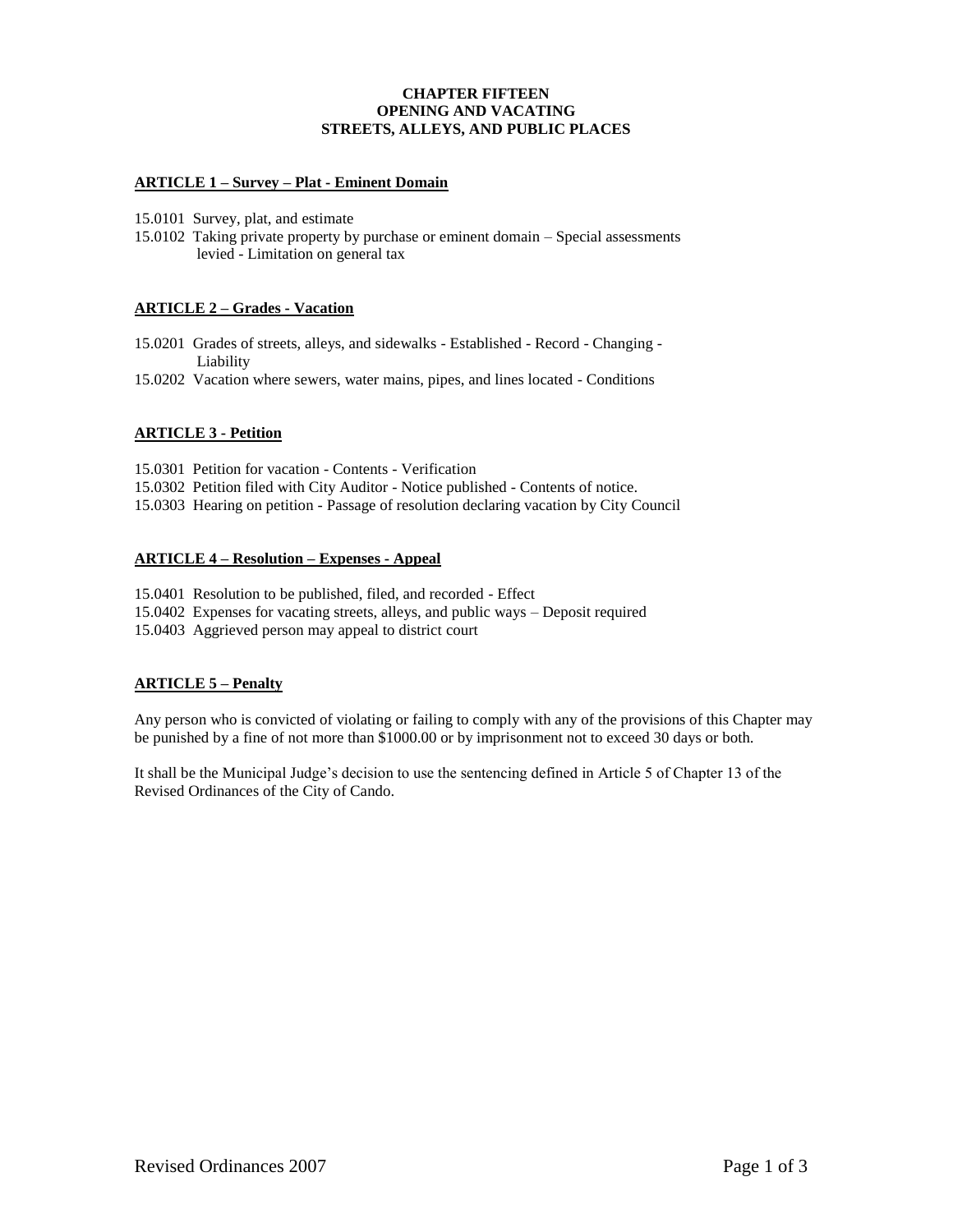# **CHAPTER FIFTEEN OPENING AND VACATING STREETS, ALLEYS, AND PUBLIC PLACES**

# **ARTICLE 1 – Survey – Plat - Eminent Domain**

### 15.0101 Survey, plat, and estimate

Whenever the City Council deems it necessary to open, lay out, widen, or enlarge any street, alley, or public place, it shall cause an accurate survey and plat to be made by a competent civil engineer, with an estimate of the probable cost. Such engineer shall retain a copy and file the survey, plat, and estimate in the office of the City Auditor.

### 15.0102 Taking private property by purchase or eminent domain – Special assessments levied - Limitation on general tax

If it is necessary to take private property in order to open, lay out, widen, or enlarge any street or alley, it shall be done by purchase or by the exercise of the right of eminent domain. When property is purchased or a judgment for damages is entered for property taken for any such improvement, the City Council shall certify the purchase or judgment to the special assessment commission, which shall levy special assessments upon the property benefited to pay such judgment or the purchase price. Not more than three-fourths of the purchase price or judgment may be paid by the levy of a general tax upon all the taxable property in a city.

## **ARTICLE 2 – Grades - Vacation**

### 15.0201 Grades of streets, alleys, and sidewalks - Established - Record - Changing - Liability

The City Council, may establish the grade of all streets, alleys, and sidewalks as the convenience of its inhabitants may require. A record of the grades, together with a profile thereof, shall be kept in the office of the City Auditor. If the city changes the grade of any street after it has been established, it shall be liable to the abutting property owners for any damage they may sustain by reason of any permanent improvements made by them to conform to the grade as first established.

#### 15.0202 Vacation where sewers, water mains, pipes, and lines located - Conditions

No public grounds, streets, alleys, or parts thereof over, under, or through which have been constructed, lengthwise, any sewers, water mains, gas, or other pipes, or telephone, electric, or cable television lines, of the city or the city's grantees of the right of way therefore, may be vacated unless the sewers, mains, pipes, or lines have been abandoned and are not in use, or unless the grantee consents thereto, or unless perpetual easements for the maintenance of the sewers, water mains, gas, or other pipes, or telephone, electric, or cable television lines have been given. Any vacation of areas within which are located electric facilities, whether underground or aboveground, is subject to the continued right of location of such electric facilities in the vacated areas.

## **ARTICLE 3 - Petition**

## 15.0301 Petition for vacation - Contents - Verification

No public grounds, streets, alleys, or parts thereof shall be vacated or discontinued by the City Council except on a petition signed by all of the owners of the property adjoining the plat to be vacated. Such petition shall set forth the facts and reasons for such vacation, shall be accompanied by a plat of the public grounds, streets, or alleys proposed to be vacated, and be verified by the oath of at least one petitioner.